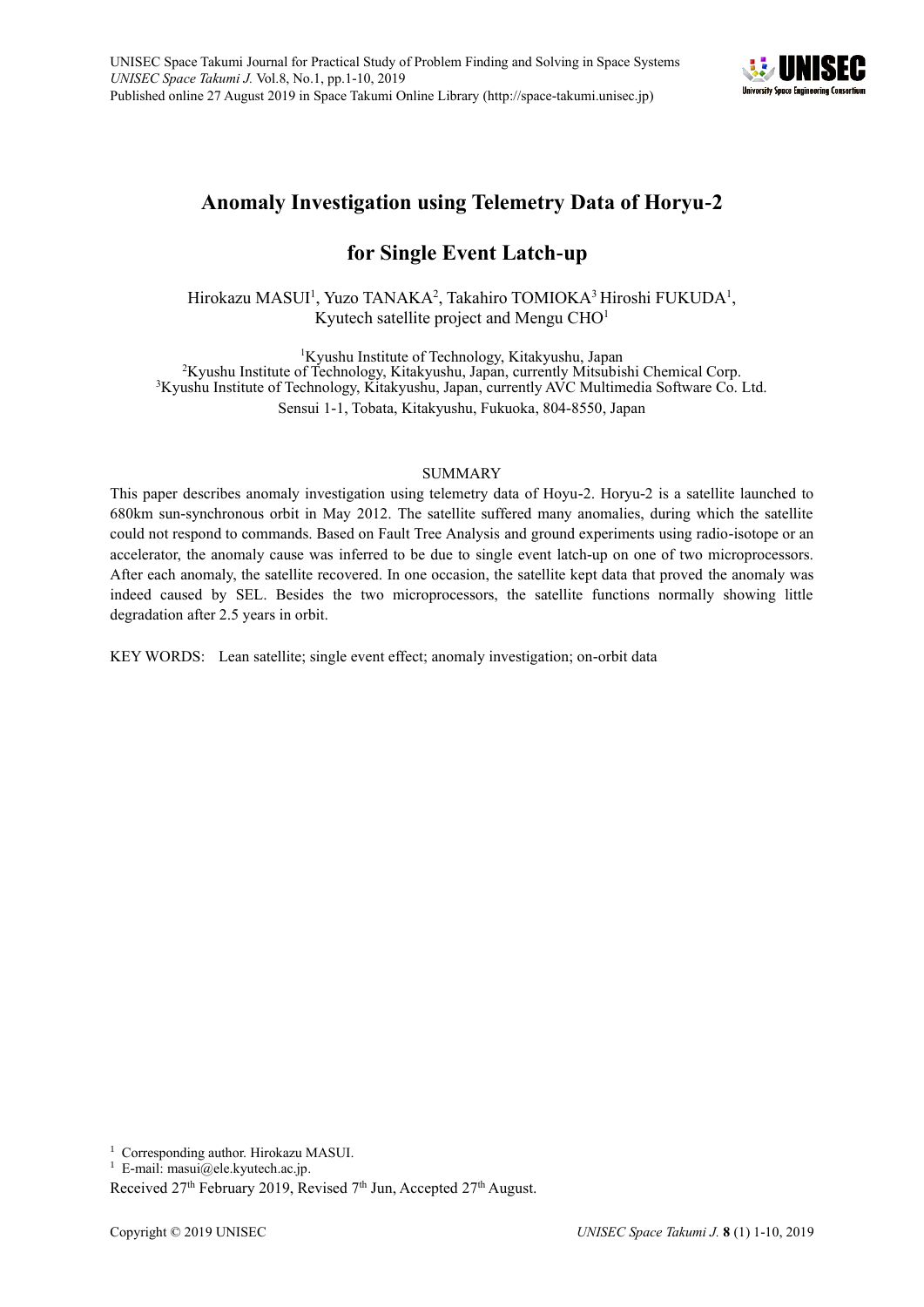# **1. Introduction**

Launch of small-scale satellites developed by universities and companies has now become common. From 2010 to 2014, 25 satellites were launched by JAXA's H2A piggy-back program[1]. The small-scale satellite concept is changing from definition by size and weight to development concept to achieve low cost and fast delivery and the word "Lean satellite" discussed in ISO/CD 19683[2] has been introduced.

One of satellites launched by H2A was Horyu-2. Horyu-2 was developed by Kyushu Institute of Technology's satellite project team (composed mainly of students) and was launched on an H2A rocket on May 18th 2012. Unfortunately, Horyu-2 suffered an anomaly on June 5th 2012[3,4]. To confirm the problem, we conducted radiation tests using radio-isotope  $(^{252}Cf)$  and a large accelerator. As a result of the radiation testing, the problem occurring in Horyu-2 was suspected to be Single Event Latch-up (SEL) on onboard computer (OBC). It was a well-known fact that the SEL phenomenon occurs among micro satellite developers, but it is very rare that a near phenomenon was actually confirmed. This paper gives a supplemental inference about single event effect occurring on orbit. Horyu-2 has two microprocessor units (MPU-A and -B). MPU-A controls the satellite operation and processes sensor data. MPU-B transfers the data transferred from MPU-A to RF communication. Both processors were suspected to have suffered Single Event Latch-up (SEL). Once SEL occurs in MPUs, MPUs hang up and cannot process the data. Finally, the telemetry data from Horyu-2 was not updated and Horyu-2 could not receive commands from the Kyutech ground station. In addition to MPU hang-up, the power system suffered an over-current by the latch-up. During the latch-up, MPUs could not receive any signal from control PC and the response of MPUs is similar to the behavior observed in Horyu-2's anomaly. The over-current finally consumed the battery power. By fully consuming battery power, the hang-up on MPUs is dissolved and MPUs are reset.

Six weeks after we observed the first anomaly on June 5th, Horyu-2 recovered. However, Horyu-2 hung up again on Dec. 2nd 2012. In total, Horyu-2 suffered 9 times-SEE at least. In this paper, we will explain the detail of Horyu-2's anomaly by SEL and compare orbit data with experimental results. Satellite operation after the anomaly is also explained with mission component performance after 2 years.

## **2. System configuration of Horyu-2**

Figure 1 shows the system configuration of Horyu-2. On-board computer (OBC) of Horyu-2 was composed by two micro-processors. The model number is H8 HD64F36057FZV. One micro-processor is MPU-A, which controls the whole satellite system and processes sensor data as voltage, current and temperature. The other micro-processor is MPU-B, which composes data from MPU-A and transfers data to a transmitter. MPU-COM was also used to make the call sign. The MPU-COM (PIC 16F876A) was orbit-proven and had a good reputation. Usage of the MPU-COM allows satellite developers to consist a robust system. In the worst case, Horyu-2 can send only call sign as long as the power system is alive. For the power control unit (PCU), bus voltage was 3.6V and battery capacity was 5710 mAh. PCU generates a regulated voltage with 3.3 and 5.0 V by using DC/DC converters. OBC was powered by 3.3 V. The CW data format of Horyu-2 is shown in Fig. 2. The data format of CW consisted of call sign part and telemetry data part. In the telemetry data part, the health data of Horyu-2 such as solar cell voltage, current, temperature and status of sub-system are included. Figure 3 shows the mechanical configuration of Horyu-2. The satellite size is 0.3 m cube and its weight is 7.1 kg. External panels were 1.5 mm thickness of Aluminum.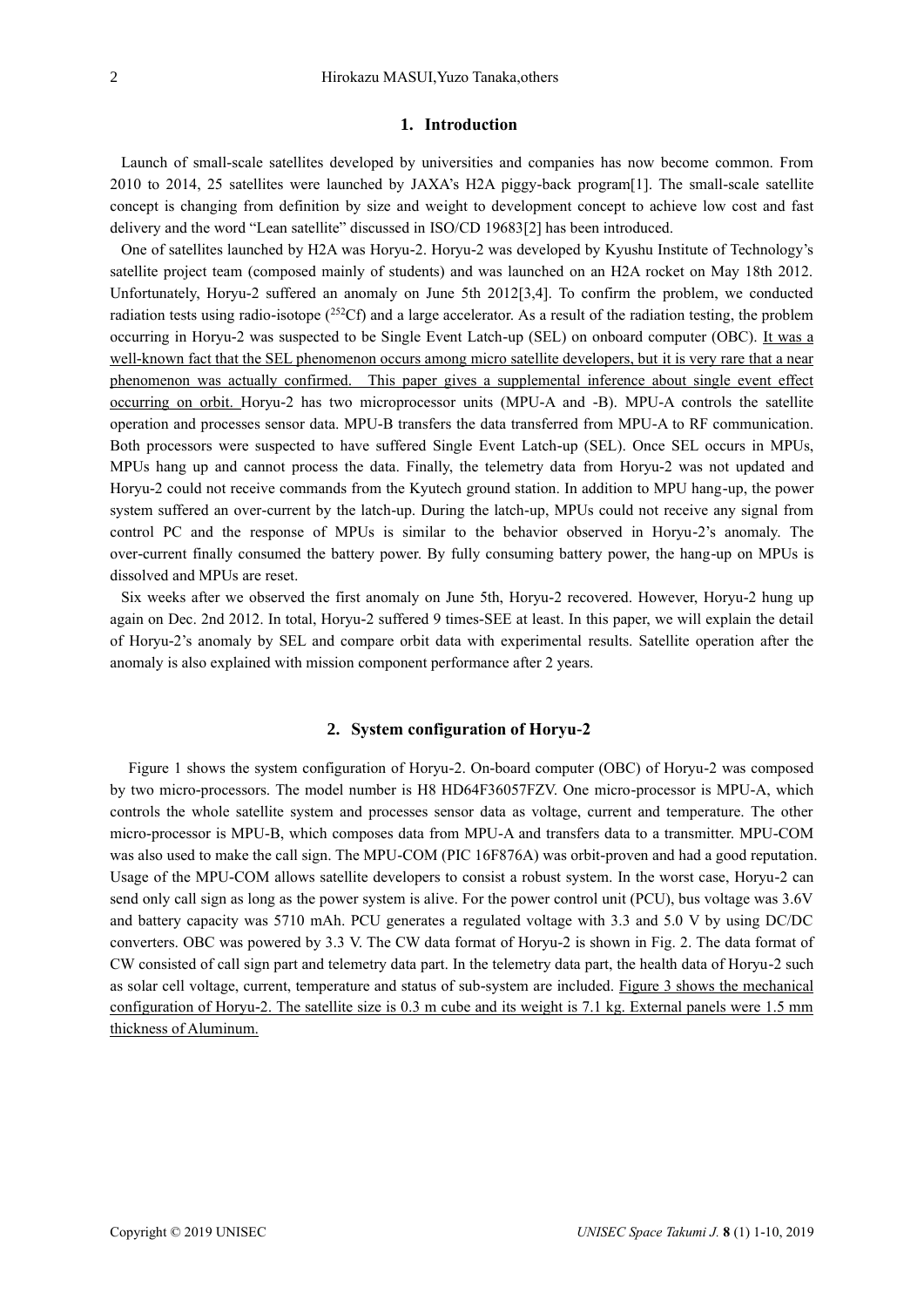







# **3. Operation, anomaly and recovering profile**

# **3.1. Operation profile**

Horyu-2 was launched on 18th May 2012. The initial operation was good and smooth. The ground station at Kyutech could successfully receive signal from Horyu-2 from the first pass although the signal included a Doppler shift due to a high rotation speed. We could conduct satellite operation by receiving signals and sending commands for 3 weeks.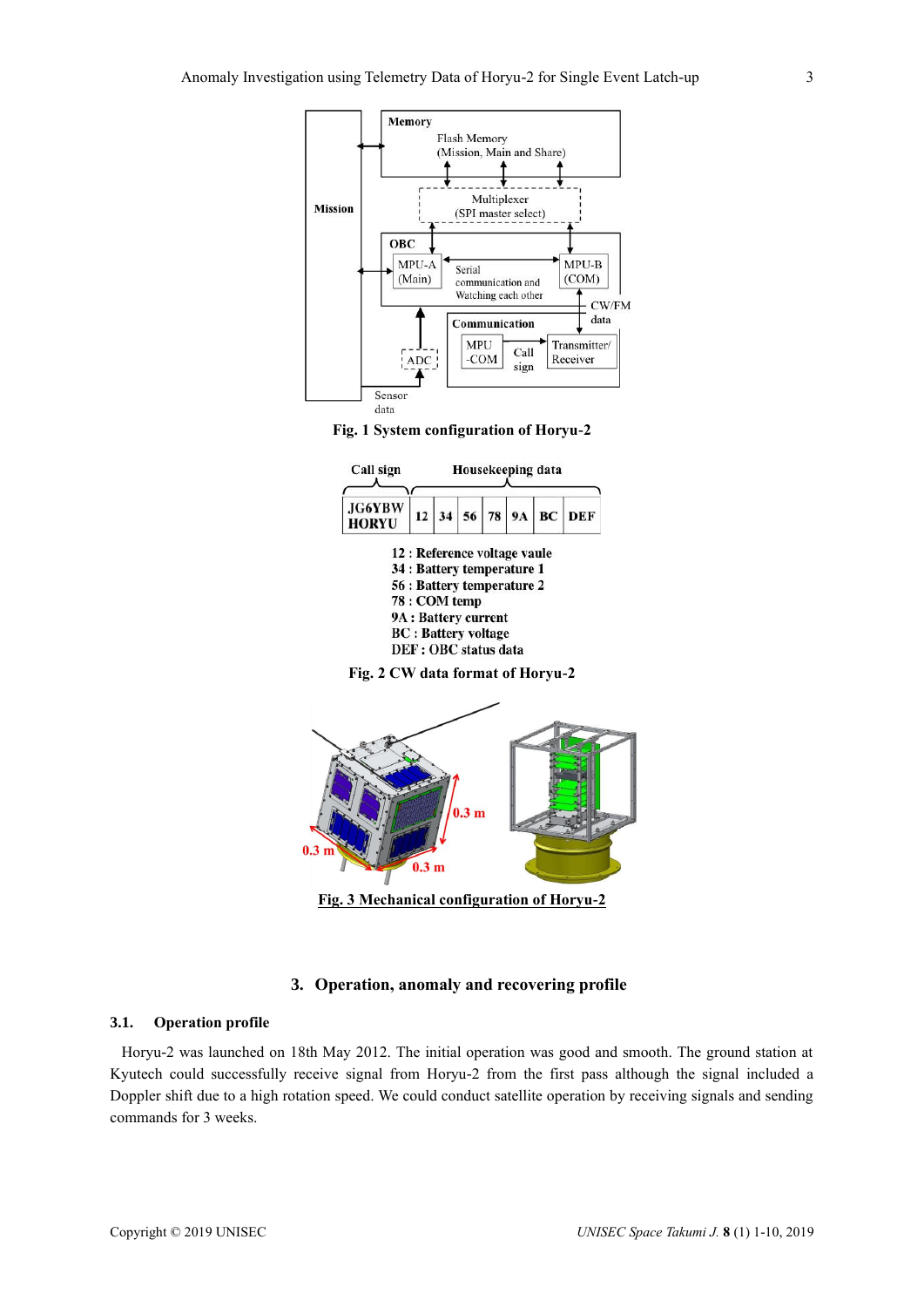## **3.2. Anomaly and recovering profile**

After the initial phase for 3 weeks, we were supposed to shift to mission phase of high voltage power generation. However, the first anomaly was observed on June 5th 2012. After the anomaly occurred, Horyu-2's telemetry data was fixed. Please see references 3 and 4 for details of anomaly investigation as FTA and experiment using a radiation facility. As results of the investigation, it was expected that SEL occurred in the micro-processors used by the OBC. We underestimated that such SEL would occur in the micro-processors and did not conduct a radiation test for SEL. A 3 mm thickness tungsten sheet was attached to the front surface of the microprocessor for SEL reduction, however this sheet was not attached to the other side of the microprocessor (i.e. the back side of the circuit board). As a result, it is considered that the measures were insufficient. Fortunately, Horyu-2 recovered on July 3rd 2012 and we could conduct the main mission[6,7] and take a picture of Earth. After approximately 5 months from recovery, Horyu-2 suffered the same anomaly and hung-up again. Horyu-2 was hung-up this time for approximately a year and a half. Table 1 shows the anomaly profile. Horyu-2 suffered in total 9 anomalies at this time. "Duration" in the table means the duration from the satellite resetting. There are 2 types of anomalies. For the case of MPU-A hang-up, the telemetry data part shown in Fig. 2 is fixed. MPU-A processes sensor data from mission part through analog to digital converter (ADC) and sends the processed data to the transmitter. If MPU-A hangs up, the sensor data cannot be updated. However, MPU-B is still alive and can compose data for transmitting with the data format. For the case of MPU-B hang-up, Horyu-2 sends only a call sign. Even if MPU-A is still alive, MPU-B cannot receive the processed data from MPU-A and cannot compose the data format. However, the satellite can at least send the call sign since MPU-COM built in the communication part has enough tolerance for space radiation. Each MPU usually monitors operation of other MPUs and sends a reset signal if each MPU detects an anomaly on another MPU. However, this reset system was not complete because of a kind of software reset but not hardware reset. For the next generation satellite[8] a hardware reset system, which shut downs the power supply from PCU to MUPs, will be adopted.

Moreover, anomalies can be classified as two cases according to order of anomaly occurring, case 1 from MPU-A to MPU-B or case 2 from MPU-B to MPU-A. For case 1, MPU-A cannot process sensor data and cannot save the data to Memory. For case 2, MPU-A can process sensor data and can save the data to Memory. The memory size is not so large and the satellite can store sensor data for only 2 weeks. This means that we can obtain the transient data for SEL current during anomaly occurrence if the satellite can recover within 2 weeks. This anomaly case corresponds to the anomaly on 2014/05/31. As of May 18, 2015, Horyu-2 hung up again and its CW data was fixed as "d1bebbfbb89e1fe2".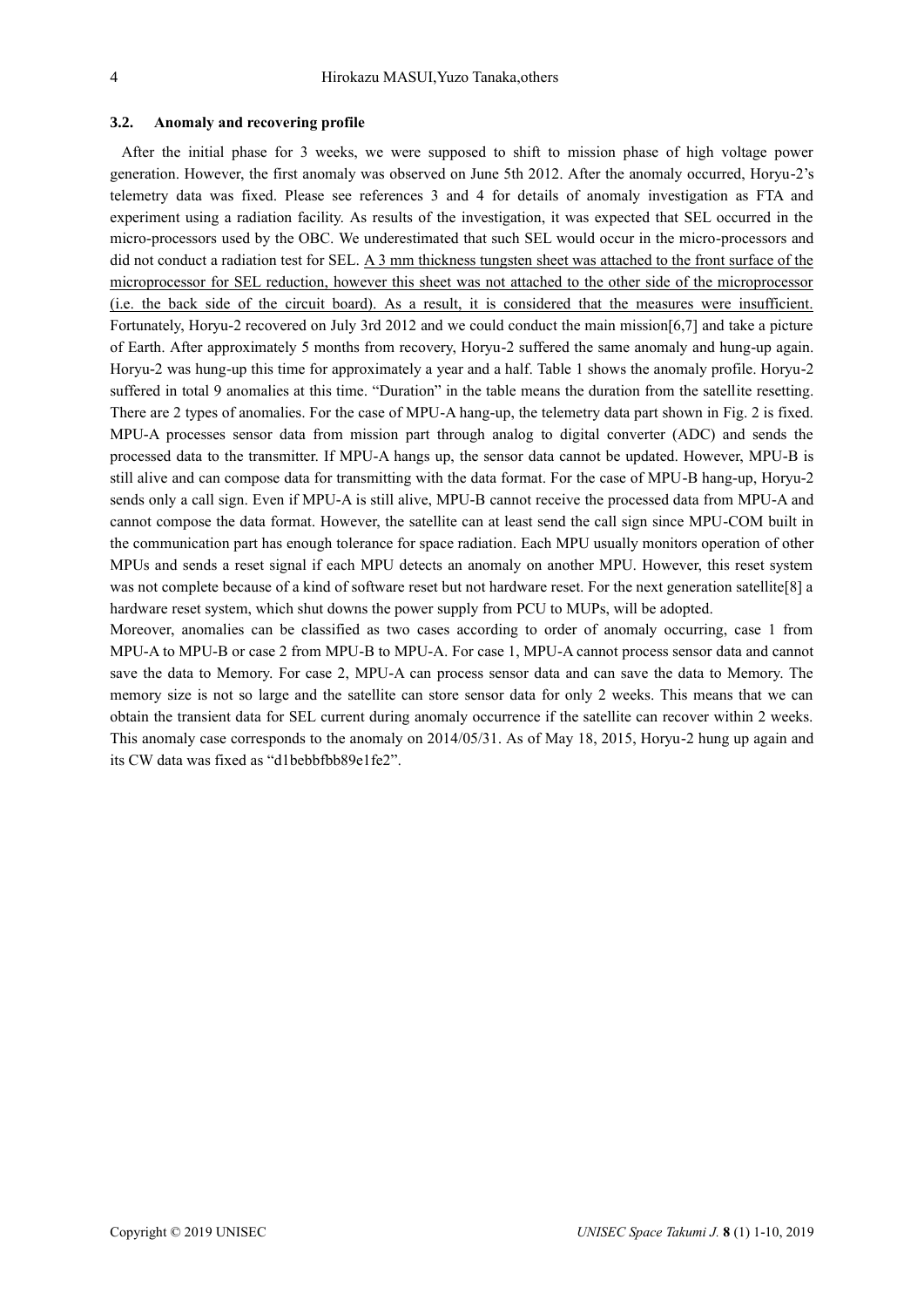| Date       | Event                | Lifetime of MPU-A,       | Lifetime of MPU-B, | Time to recoving from |
|------------|----------------------|--------------------------|--------------------|-----------------------|
| 2012/5/18  | Horyu-2 was launched | days                     | days               | 2nd anomaly, days     |
| 2012/6/5   | Telemetry data       |                          |                    |                       |
|            | fixed-->MPU-A        | 18                       |                    |                       |
|            | hang-up              |                          |                    |                       |
| 2012/6/30  | Call sign only -->   |                          |                    |                       |
|            | MPU-B hang-up        |                          | 43                 |                       |
| 2012/7/3   |                      | Recovering               |                    | $\overline{3}$        |
| 2012/12/2  | Call sign only -->   |                          | 152                |                       |
|            | MPU-B hang-up        |                          |                    |                       |
| 2014/5/31  | Telemetry data       | 697                      |                    |                       |
|            | fixed-->MPU-A        |                          |                    |                       |
|            | hang-up              |                          |                    |                       |
| 2014/6/1   |                      | Recovering               |                    | $\mathbf{1}$          |
| 2014/6/12  | Call sign only -->   | $\overline{\phantom{a}}$ | 11                 |                       |
|            | MPU-B hang-up        |                          |                    |                       |
| 2014/11/22 | Telemetry data       | 162                      |                    |                       |
|            | fixed-->MPU-A        |                          |                    |                       |
|            | hang-up              |                          |                    |                       |
| 2014/11/23 |                      | Recovering               |                    | 1                     |
| 2014/11/24 | Telemetry data       |                          |                    |                       |
|            | fixed-->MPU-A        | $\overline{2}$           |                    |                       |
|            | hang-up              |                          |                    |                       |
| 2014/12/12 | Call sign only -->   | 19                       |                    |                       |
|            | MPU-B hang-up        |                          |                    |                       |
| 2014/12/21 |                      | Recovering               |                    | 9                     |
| 2015/3/19  | Telemetry data       | 88                       |                    |                       |
|            | fixed-->MPU-A        |                          |                    |                       |
|            | hang-up              |                          |                    |                       |
| 2016/7/1   |                      | Recovering               |                    | 470                   |
| 2016/7/4   | Telemetry data       |                          |                    |                       |
|            | fixed-->MPUA-A       | 3                        |                    |                       |
|            | hang-up              |                          |                    |                       |
| 2016/11/18 | Call sign only -->   |                          | 137                |                       |
|            | MPU-B hang-up        |                          |                    |                       |
| 2017/1/28  |                      | Recovering               |                    | 71                    |
| 2017/1/28  | Sending command      |                          |                    |                       |
|            | "Kill switch -1 on"  |                          |                    |                       |
| 2017/1/28  | Sending command      |                          |                    |                       |
|            | "Kill switch -2 on"  |                          |                    |                       |
| 2017/1/29  | Receving CW          |                          |                    |                       |
| 2017/1/30  | No ${\rm\bf CW}$     |                          |                    |                       |

**Table 1 Anomaly profile from June 6th 2012 to Jan. 30th 2017**

# **3.3. Recovering scenario**

Horyu-2 has recovered four times so far. The latch-up current was verified from experiment using <sup>252</sup>Cf and proton accelerator<sup>[3, 4, 5]</sup>. The flux of heavy ion emitted from <sup>252</sup>Cf was 1.2 to 6.2 1/cm<sup>2</sup>/s. The energy of photon and flux were 65 MeV and 1.1 to 5  $x10^7$  1/cm<sup>2</sup>/s, respectively. In the proton irradiation test, high energy conditions were selected to allow protons to penetrate the microprocessor package. The purpose of these test were to measure the latch current generated by SEL, not the simulation test of space environment. The measured latch-up current in the above experiment was approximately 0.2 A for each MPU. From the anomaly on 2014/05/31, we could obtain the current during latch-up. Immediately after recovering on 2014/06/01, satellite sensor data stored in the memory was downloaded from 2014/06/01. Figure 4 shows the latch-up current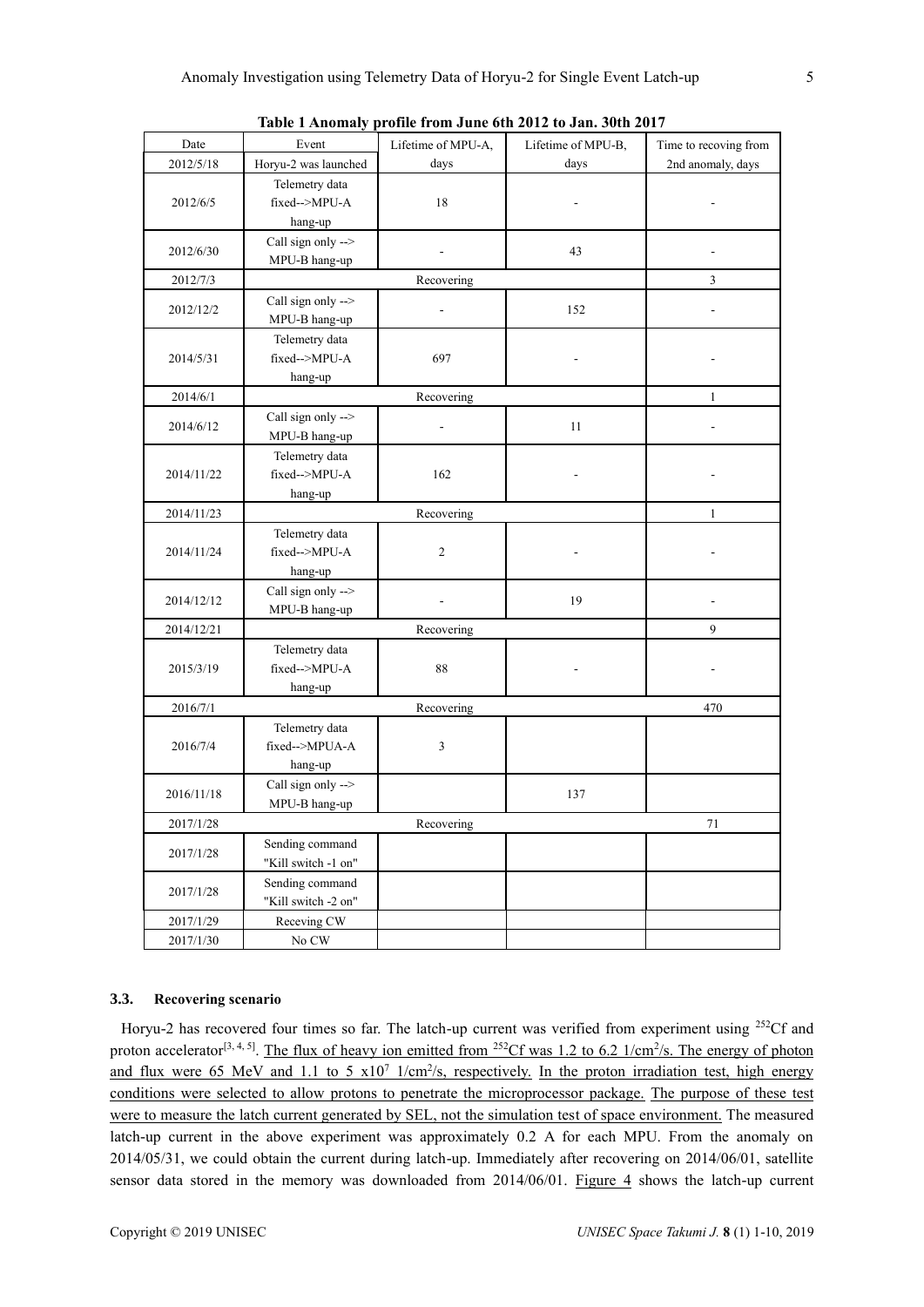acquired on orbit. This latch-up current matches well with the current observed in ground experiments. At around 30 hours, the current value suddenly dropped to 0. This rapid dropping shows using up battery due to the latch-up and the satellite system reset at this time. After the dropping current, the current consumption of MPUs recovered to 50 mA for nominal operation.

The scenario for anomaly and recovering are as follows:

- 1. SEL occurs on MPU-A or B.
- 2. Increasing of current consumption due to latch-up
- 3. SEL occurs on other MPU
- 4. Increasing of current consumption again
- 5. Finally battery is completely consumed. MPUs are reset.
- 6. Recovering

Figure 5 shows the current consumption in the electrical power system (EPS) for nominal and anomaly operation. At Step 2, the EPS can feed enough power to overcome the latch-up current for MPU and also can feed a part of power to the battery. However, the power balance between providing and consuming is lost when SEL occurs on 2 MPUs at Step 3. Gradually, the battery voltage decreases. The EPS cannot provide the necessary power to drive OBC and the whole of satellite system is finally reset. There are some variations in the term to recover after the second SEL occurs. This seems to be the effect of satellite attitude. Horyu-2's rotation speed is so slow that its value cannot be acquired by the gyro sensor. Therefore, we expect that an attitude to minimize the output power of solar cells is maintained. Figure 6 shows the battery voltage profile before and after recovering. Horyu-2's battery voltage first drops at around 0.3 volts/hour and then gradually increases. This profile also supports the above scenario. The estimated state of charge at the recovering point was 3 to 10% and the voltage was too low to supply the power to components.

# **3.4. Probability of SEL**

The probability of averaged lifetime on orbit can be calculated from Horyu-2's anomalies. Figure 7 shows a plot of duration for SELs that have occurred on Horyu-2. The probability of SEL occurrence obeys the well-known Poisson distribution[9]. This plot also obeys the Poisson distribution. The average lifetime can be estimated as 59 days.



**Fig. 4 Latch-up current acquired on orbit**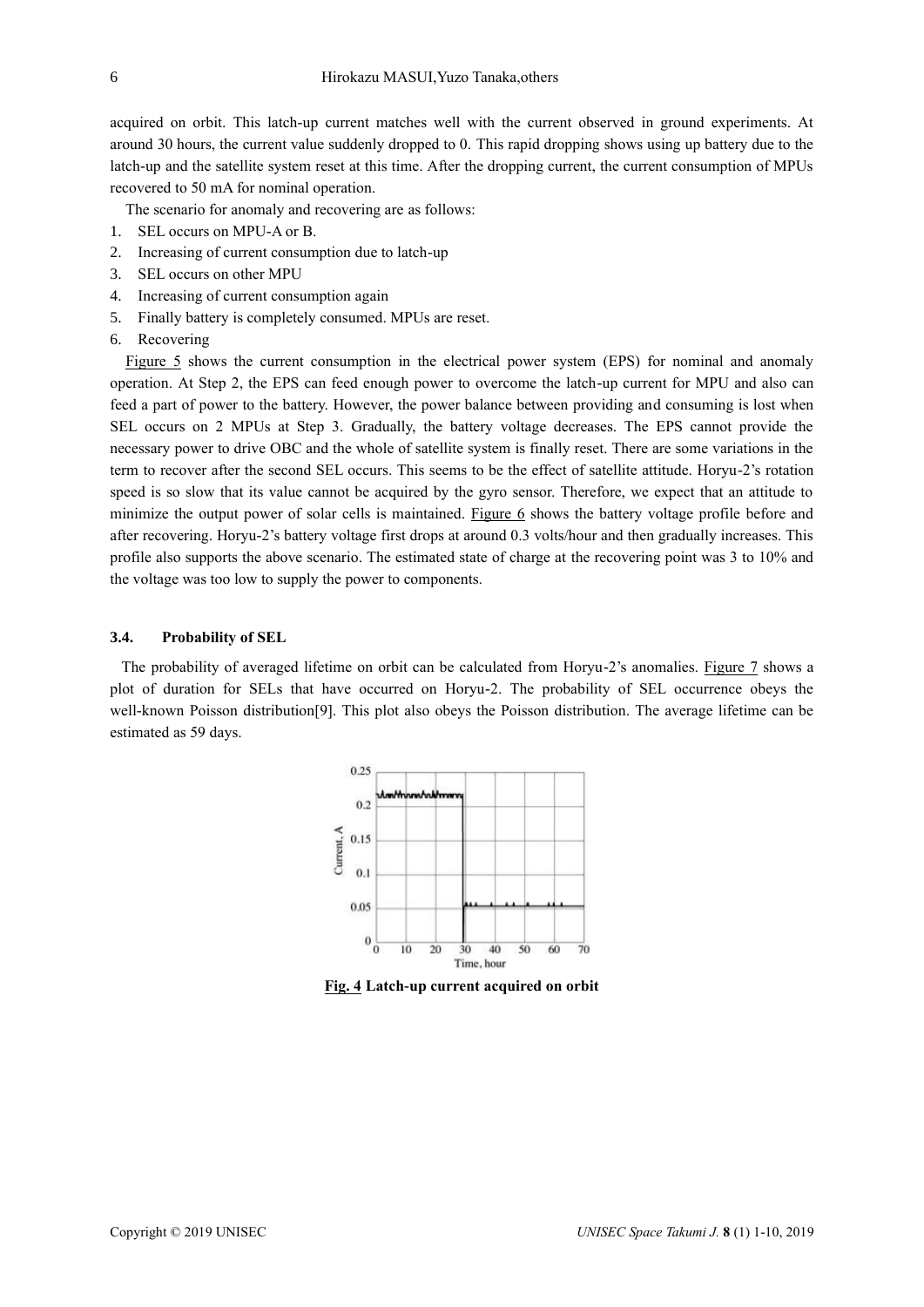

**Fig. 5 Nominal and anomaly operation of EPS** 



**Fig. 6 Battery voltage profile for recovery on 2014/6/1**



**Fig. 7 Probability distribution for SEL occurred on Horyu-2**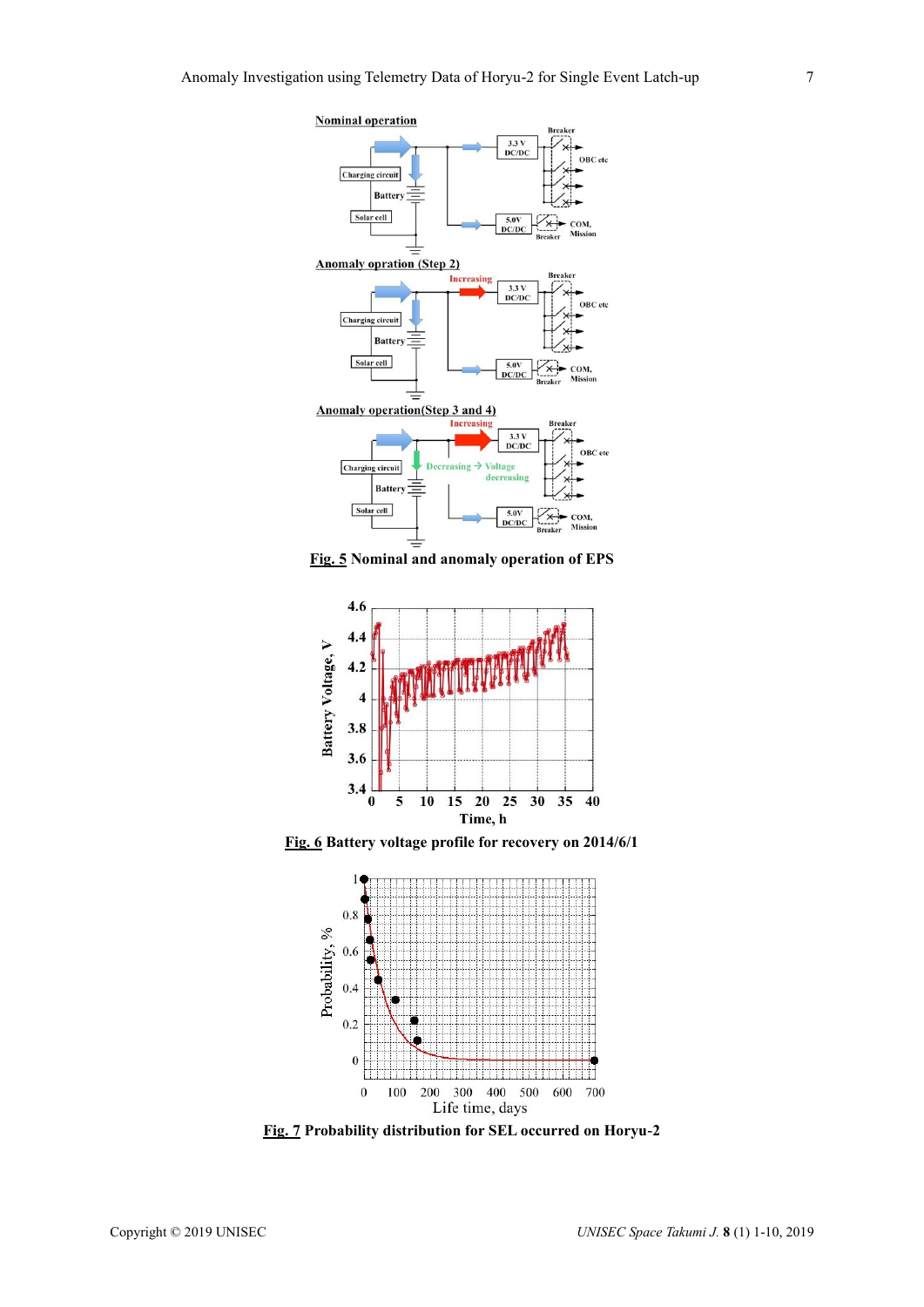### **3.5. Operation of Horyu-2 after anomaly**

Horyu-2 passes three or four times per day over the Kyutech ground station. Although operation after Horyu-2's hang-ups was reduced to one time per day, the operation of sending commands and receiving CW signal was checked every day. We could identify recovery partly thanks to many amateurs in the world. After the fourth recovery on 2014/12/21, many mission components were performed again. A result of high voltage power generation is shown in Fig. 8. High voltage generated by the array was the same as the previous result performed on July 2012. Figure 9 shows the total output power of solar cells initially and at latest. The solar cell mounted on Horyu-2 was a thin dual junction type without a cover-glass. By comparing initial and latest power, it can be seen that there is no difference. These results show the high voltage solar array and bus solar array have enough tolerance for two years service in PEO environment.

In addition to mission executing, a camera for earth observation was also checked. Figure 10 shows a photo taken over Bangladesh on Jan. 2015. The photo had a lot of lacking data due to defective errors in the ground station. However, the camera function has enough tolerance to survive for two years in space.



**Fig. 8 High voltage power generation on Jan. 2015**



**Fig. 9 Comparison of output power of solar cells**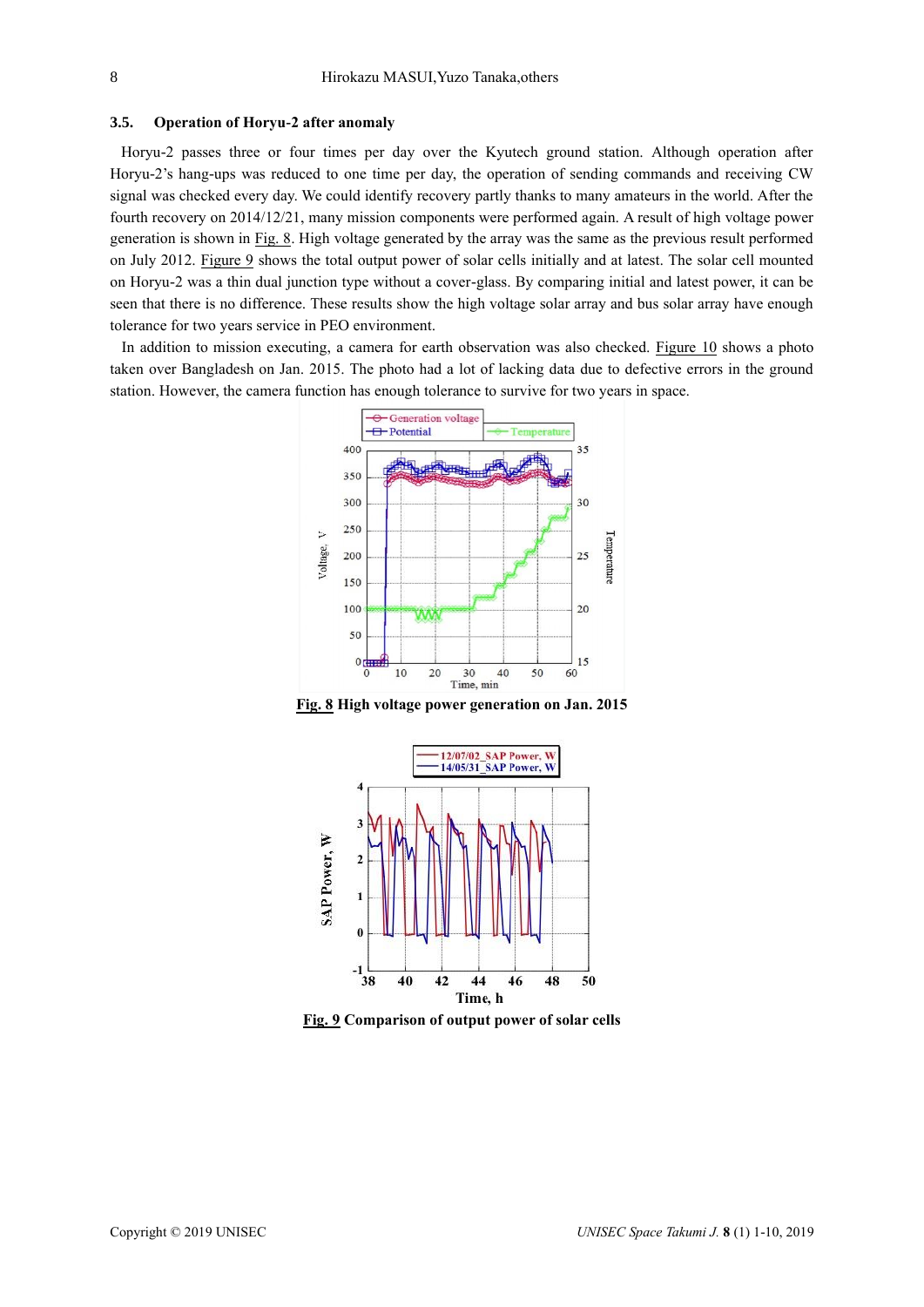

**Fig. 10 Photo taken over Bangladesh on Jan. 2015**

# **4. Discussion**

For the project members, the design that allowed the satellite to send a call sign even if the OBC hangs-up was the most important. The project could track the satellite without giving up because the satellite kept sending a call sign. This is largely a result of a reliable COM system using ensured MPU. However, a radiation test should have been conducted and this anomaly could have been predicted before launch. A kind of software-reset system is not effective for such a SEL. The radiation testing is also important for determination of proper circuit breaker setting for an over current.

The majority of Lean satellite use COTS parts for the bus system. To achieve low cost and fast delivery, usage of COTS parts is essential. As a result, using COTS parts reduces the reliability of the satellite system. For worst cases such as Horyu-2's hang-ups, a reboot system similar to a personal computer by turning off the power will be a key technology for Lean satellites.

The satellite project team kept operating and monitoring for about 2 years from Dec. 2012. Of course, many amateurs supported the project members. However, the action of patiently continuing to do the same thing was the most important thing.

# **5. Post operation**

After the recovering on 2017 Jan. 28th, we checked the satellite health data by downlink. Immediately after the recovering satellite, all temperature data were very high and some of temperature sensors seemed to show the abnormal value. Most of temperature data were out of operational temperature range of components. Especially, Battery and COM's temperature were extremely high. We decided to send a kill command. After sending kill command, generated power from solar cells to battery and load are cut. On 2017 Jan 30th, we confirmed that Horyu-2 finally stopped the sending CW.

# **6. Conclusions**

This paper described Horyu-2's anomalies due to SEE. The most important knowledge from the anomaly investigation was an acquisition of latch-up current during hang-up. The value of the acquired latch-up current matches with that of the latch-up current observed in radiation tests using <sup>252</sup>Cf and proton source. From the statically analysis, the averaged life-time for Horyu-2 was estimated as 59 days.